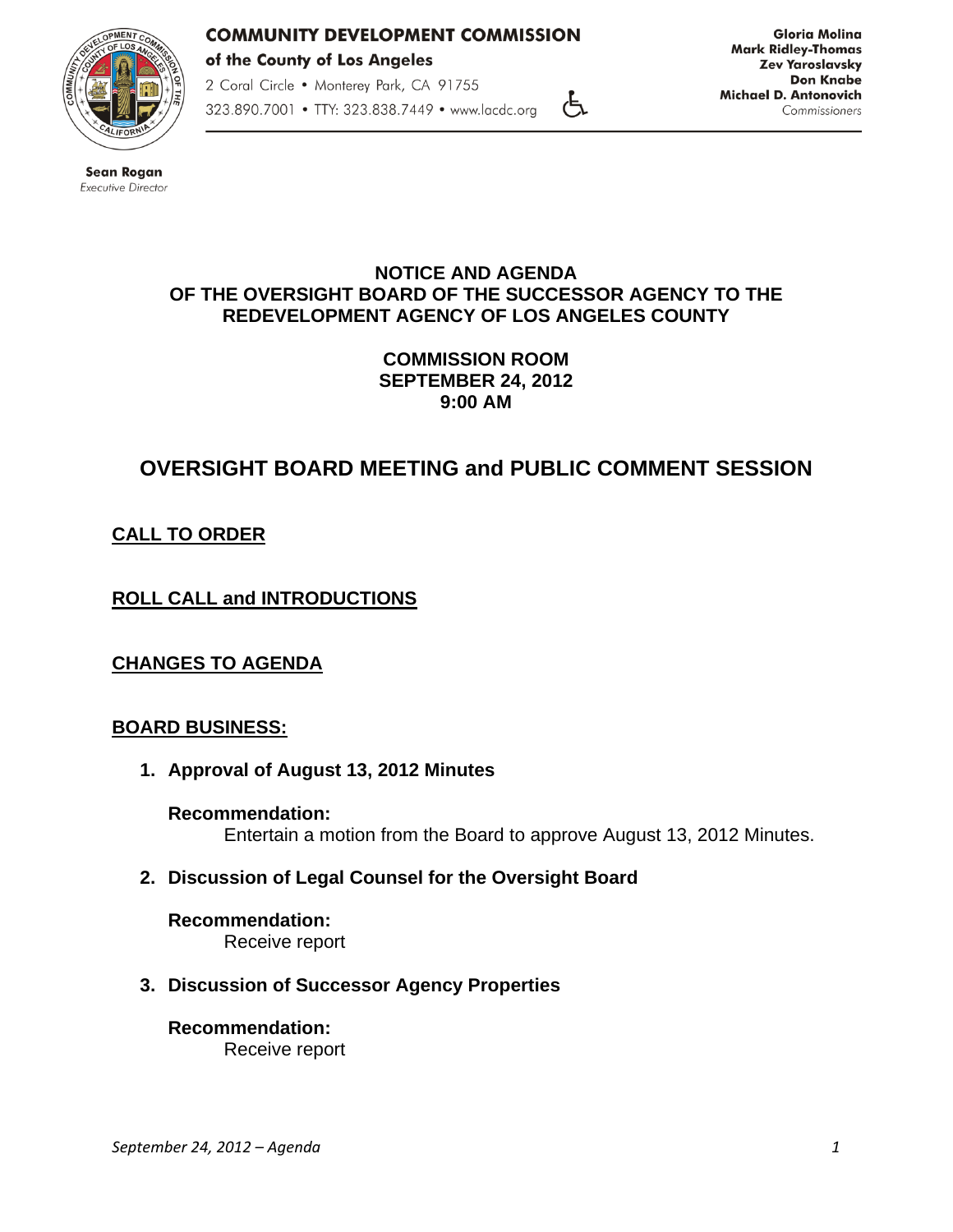**4. Discussion of Due Diligence Review for low- and moderate-income housing funds pursuant to Ca. Health and Safety Code Section 34179.5** 

#### **Recommendation:**

Receive and discuss Due Diligence Review

## **PUBLIC COMMENT SESSION ON DUE DILIGENCE REVIEW:**

#### **Recommendation:**

 Receive any public comments on the Due Diligence Review for low and moderate-income housing funds pursuant to Ca. Health and Safety Code Section 34179.6

## **5. Discussion of Items for next Agenda**

#### **Recommendation:**

Discuss and entertain a motion from the Board to approve Items for next agenda.

Entertain a motion to set a Special Meeting no later than October 15, 2012

## **PUBLIC COMMENT:**

Under Government Code Section 54954.3, any person wishing to address any item or issue may do so under Oral Communications. There will also be an opportunity to speak on agenda items when the items are scheduled for consideration.

The Board may listen but may not act on items that are not already on the agenda.

Any person given permission to address shall stand or advance to the podium and state their name for the record and the subject matter they wish to discuss. Speakers are asked to limit their comments to three minutes and to present them in a constructive manner. The Board, County staff, and other citizens present have the right to be treated with respect, courtesy and openness. In return, the members of the Board and Staff commit to conduct themselves at all times with civility and courtesy.

## **ADJOURNMENT**